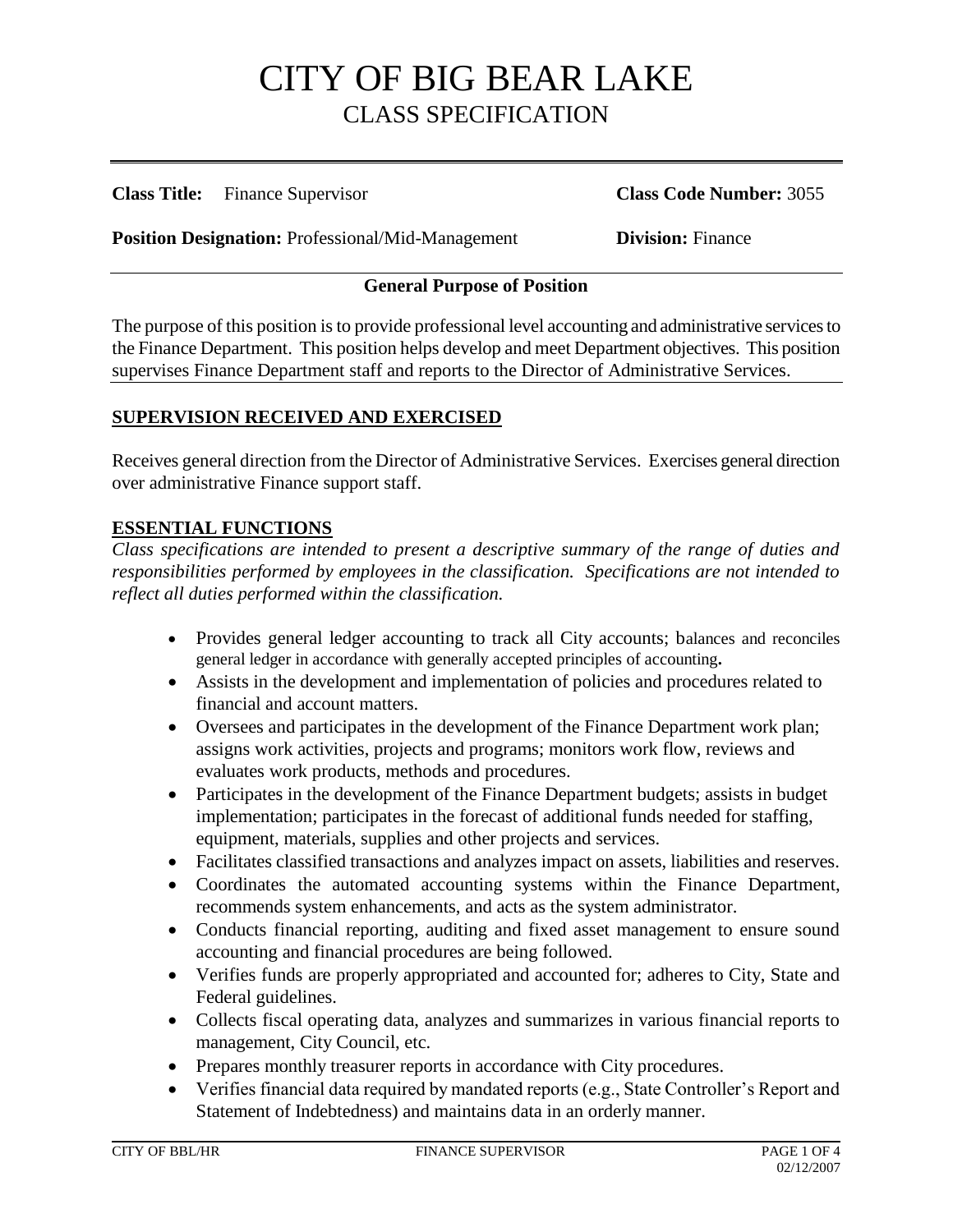- Prepares, maintains and updates statistical data for Comprehensive Annual Financial Report utilizing the Government Finance Officer Association standards, GASB 34 and other budget documents.
- Prepares and analyzes year-end accounting/auditing work papers and journal entries.
- Prepares and coordinates year-end rollover of the financial accounting system in a timely and orderly manner.
- Performs project management and annual fixed asset accounting updates in accordance with City procedures.
- Maintains and reconciles project management and fixed asset records for various City funds.
- Provides payroll, accounts payable, accounts receivable, purchasing and cash disbursement services in a timely and accurate manner.
- Reviews cash receipt documentation and registers to ensure proper posting of City revenues.
- Reviews disbursement (check request) documentation to ensure proper classification of City expenses.
- Reviews monthly bank reconciliations/statements to ensure accuracy.
- Reviews payroll records to ensure proper classification and compliance with State and Federal regulations.
- Assists in preparing the City's annual operating budget as directed by the Director of Administrative Services.
- Monitors Department expenditures to ensure compliance with approved budgetary authority.
- Assists in the development, analysis and review of the City's annual revenue projections.
- Supervises, trains and evaluates assigned staff.
- Perform the duties of the Director of Administrative Services as necessary.
- Establishes and maintains cooperative working relationships with those contacted in the course of work.
- Analyzes fiscal and accounting problems, identifies alternative solutions, makes recommendations and implements recommendations in support of goals.
- Performs related essential duties as required.

### **QUALIFICATIONS**

*Any combination of experience and education that would likely provide the required knowledge and abilities is qualifying. A typical way to obtain the knowledge and abilities would be:*

| <b>Education:</b> | A Bachelor's degree in Accounting, Finance or related field is required. A |
|-------------------|----------------------------------------------------------------------------|
|                   | Master's degree in a related field is preferred.                           |

**Experience:** Four years experience as an accountant for a public sector organization or equivalent experience is required.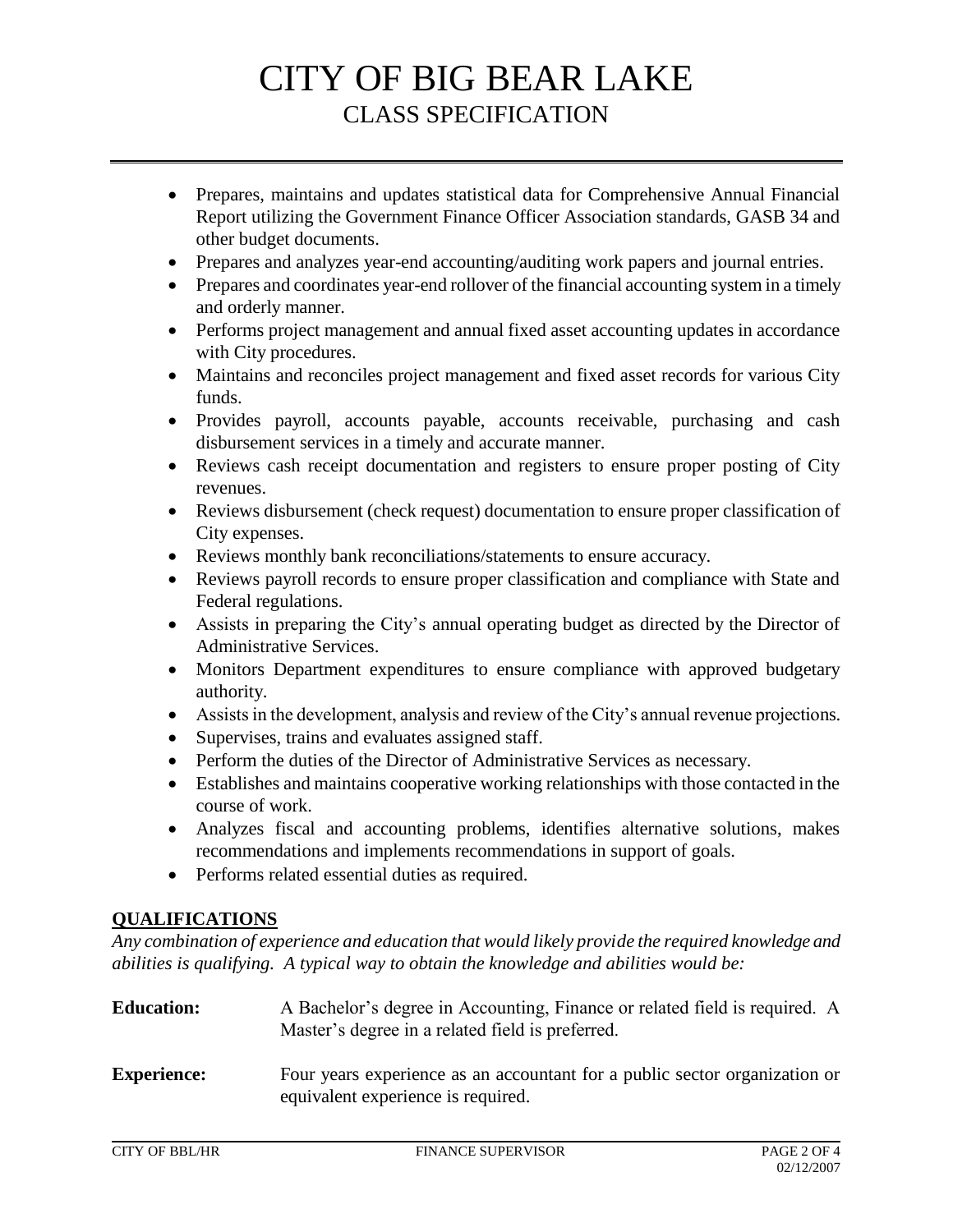**License/Certificate:** Valid Class C California Driver's License required.

## **KNOWLEDGE, SKILLS, ABILITIES AND PERSONAL CHARACTERISTICS**

### **Knowledge of:**

- A comprehensive knowledge of generally accepted principles and practices of accounting and a demonstrated knowledge of public sector accounting.
- Methods and techniques of effective technical account report preparation and presentation.
- Pertinent State and Federal accounting laws, codes and regulations.
- City policies and regulations related to accounting.
- An understanding of the procedures and processes of a municipal finance department.
- Principles and practices of supervision, training and personnel management.
- Excellent customer service skills.
- Excellent communication and oral presentation skills.
- Project management and supervisory skills are desirable.
- Modern office procedures, methods and computer applications.

### **Ability to:**

- Exercise sound judgment, be able to plan, be well organized, have excellent verbal and written communication skills, work well under pressure, be proactive, flexible and cooperative.
- Be accurate, timely, discreet and able to maintain confidentiality on appropriate issues.
- Effectively administer assigned programs and perform both complex and routine assignments with accuracy.
- Understand, interpret and explain laws, regulations, policies, practices and procedures.
- Analyze information, draw valid conclusions and make recommendations.
- Interact with a variety of personnel and achieve the confidence of others.
- Elicit and maintain cooperative work relationships; communicate effectively both verbally and in writing and conduct effective meetings.
- Supervise, train and evaluate employees.
- Provide administrative and professional leadership and direction for assigned staff.

### **Skill to:**

- Operate modern office equipment, including computer equipment.
- Operate a motor vehicle safely.

## **PHYSICAL DEMANDS AND WORKING ENVIRONMENT**